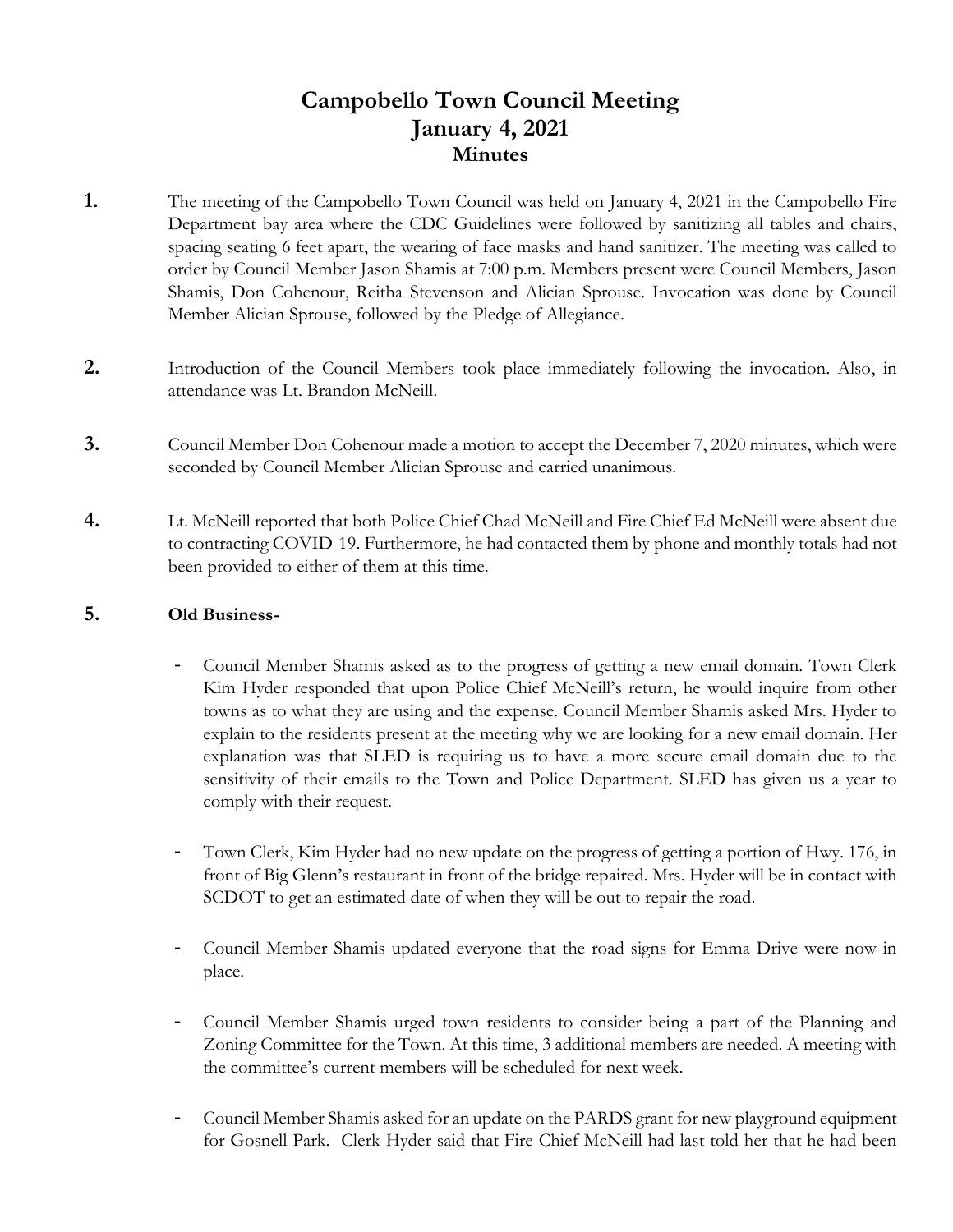given an extension on some of his grants, but she was unsure as to whether it pertained to the PARD grant. This will be added to next month's agenda.

## **6. New Business-**

- A first reading of the Town's Ordinance 13.513 Drugs/Possession and 13.514 Exposing A Child To Methamphetamine was done by Council. Motion was made by council member Don Cohenour to accept the first reading of the amendment, which was seconded by council member Alician Sprouse and carried unanimous. After the Motion was made, town resident Beth Short asked if this Ordinance was not already a State law. Lt. Brandon McNeill responded that it was but by our making it illegal in the Town will allow our Judge to hear the case and prevent it from going through the Spartanburg County Solicitor's Office.
- Council Member Don Cohenour reported that there are many potholes throughout the town and in the coming days he will be out and about marking each one. House Representative Josiah Magnuson added that he would also reach out to SCDOT about getting a crew to Campobello to work on repairing them.
- Council Member Jason Shamis introduced House Representative Josiah Magnuson and asked if he had anything he would like to add to the meeting. Rep. Magnuson outlined a few things that the House of Representatives are continuing to work on and some new items added to the list. They are as follows:
	- a) Continue to deal with the Santee Cooper class action suit and are not going to give up on that anytime soon and the debt that was incurred;
	- b) Education is a big topic this year. They hope to get the step increase for teachers back on track after it had been suspended due to not knowing what revenue the State would receive;
	- c) Redistricting is another big topic. This would not only be for schools, but also include congressional and legislative districts;
	- d) Topics that always on the mind of Legislature are pro-life and  $2<sup>nd</sup>$  amendment;
	- e) Making sure that Campobello gets its portion of the \$100 million budgeted for rural roads in South Carolina. Council Member Jason Shamis confirmed that more and more people are moving into our town and that the roads will only get worse if nothing is done to fix them now.
- **-** Council Member Don Cohenour commended Rep. Magnuson on his hand in the reconstruction of the Mt. Lebanon Road bridge.
- Council Member Reitha Stevenson asked for an update on the bridge over I-26 at Exit 5 and what was being done since the bridge is higher than the road, which interferes with drivers being able to see if traffic is clear to proceed from the exit ramp. Could a traffic light not be installed? Town resident Beth Short expressed that the traffic light at Exit 10/Hwy 292 is helpful, but causes traffic to back up which causes issues. Council Member Stevenson suggested traffic lights